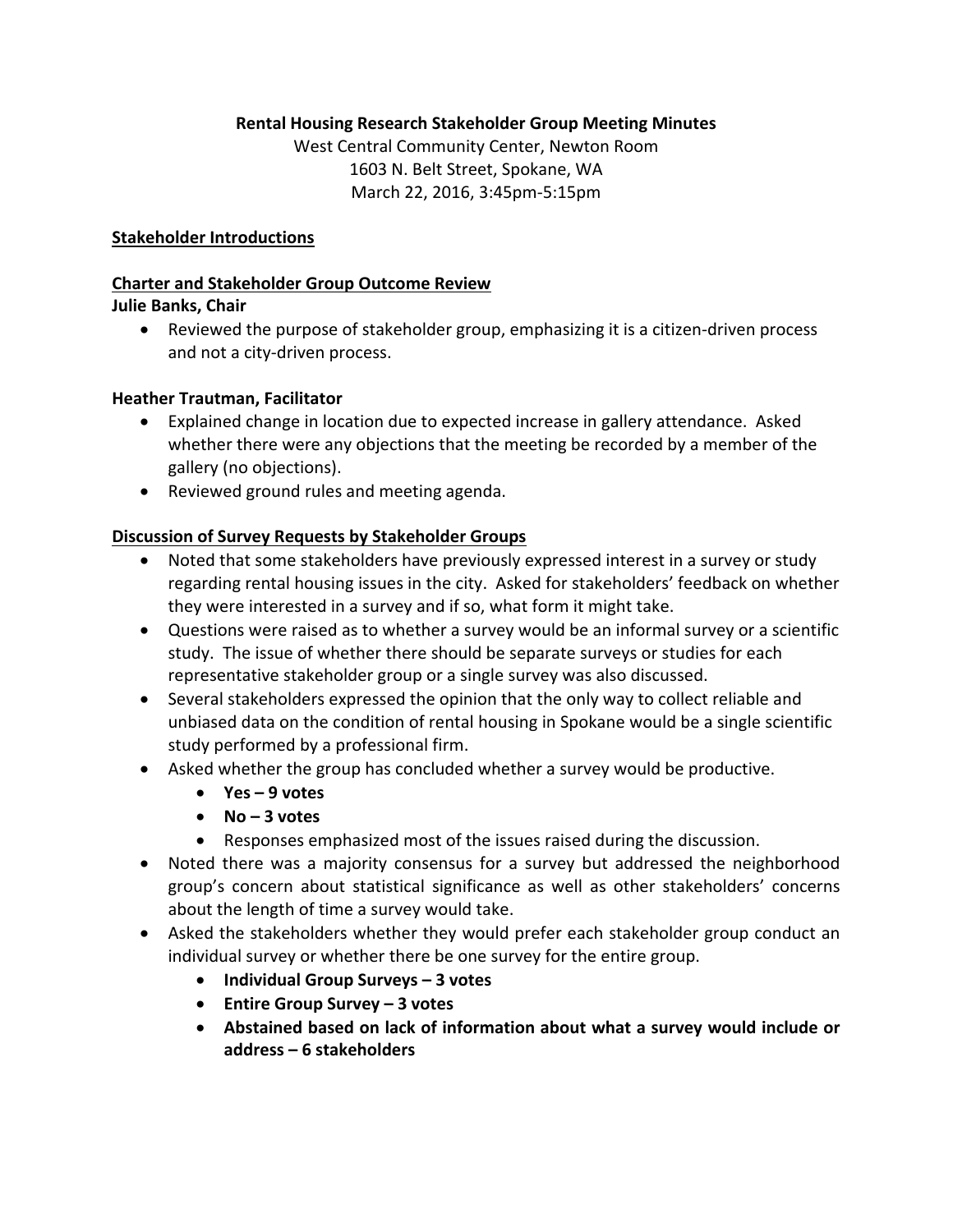## *Conclusion of Discussion*

 The city will look into existing national/city/local research as well as identifying any tools available to collect additional data and will report at the April meeting.

# **Discussion of Timeline and Next Steps**

- Went over timeline. Proposed that presentations for the neighborhood and tenant groups take place in April and a discussion of gaps and solutions to the issues take place in May.
- Asked the stakeholders whether they would like any other speakers to present to the group.
	- No responses from stakeholders.
- Asked whether anyone would like to change the proposed timeline.
- Asked the stakeholder group whether they are interested in a longer meeting of 3-4 hours on a weekday evening or Saturday in June in order to formulate conclusions and quickly wrap up the stakeholder group process.
- There was interest among several stakeholders to hold a longer meeting on a Saturday. Others said they were unavailable on Saturdays. Some stakeholders expressed an interest in wrapping up the process soon, while others expressed concerns about rushing to complete the process.

## **Conclusion of Discussion**

 The stakeholder group will continue the discussion regarding an extended June meeting, including date, time, and location, at the April meeting.

## **Landlord Stakeholders Presentation by Alexander Scott**

*(A copy of the Landlord's presentation is available under Project Materials at: https://my.spokanecity.org/neighborhoods/community‐assembly/subcommittees/)*

- Importance of Rental Housing
- Profit Myth
- Major Concerns
- Specific Concerns:
	- Low Income
	- Ageing Properties
	- Less Rental Properties Available
	- Less Affordable Housing
	- Neighborhoods
	- Landlords
	- Tenants
	- Existing Systems
	- Mandatory inspections
- Conclusions for Spokane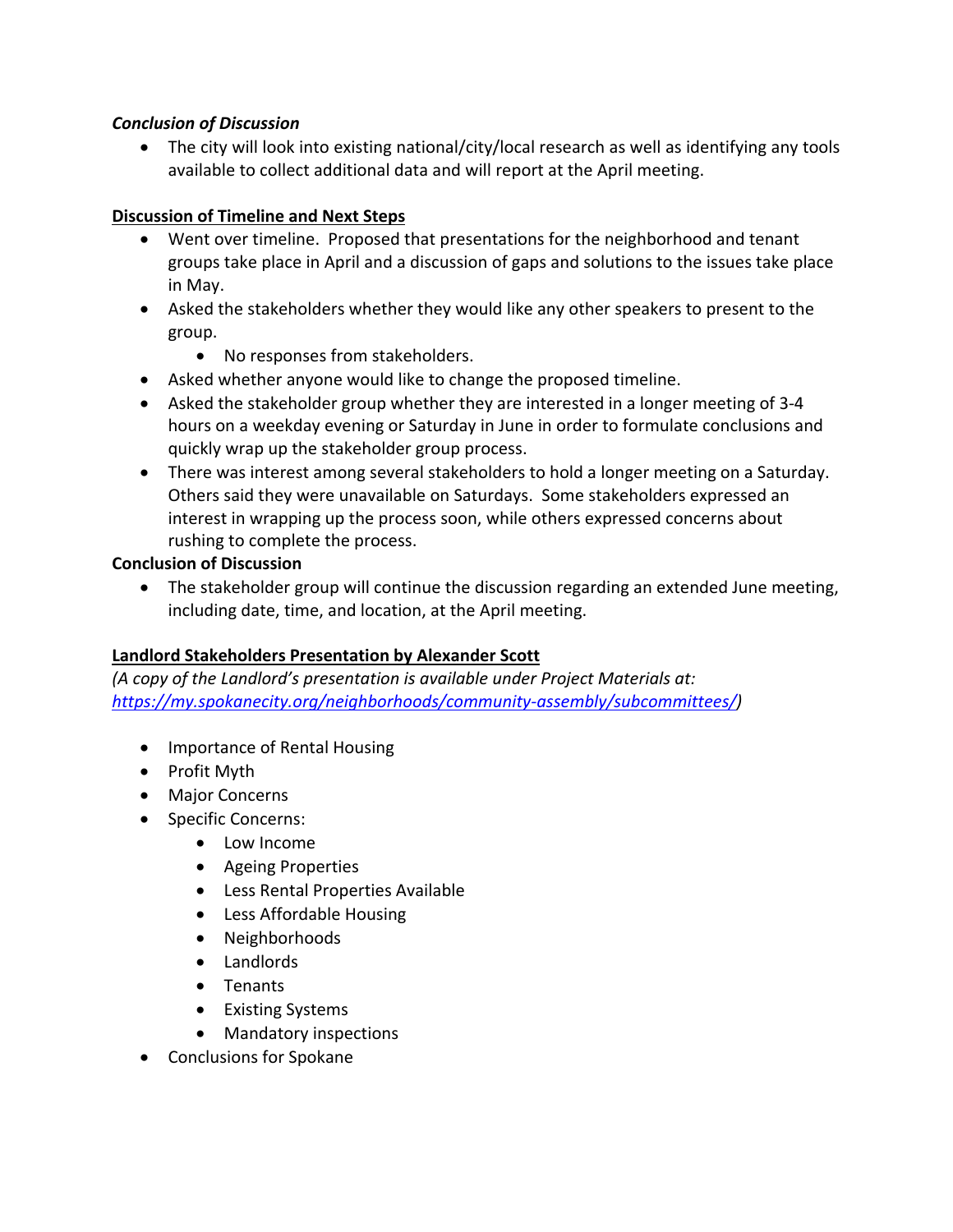## **Presentation Questions to Alexander Scott**

# **Question**

 What are the existing systems that are ineffective that would make a rental inspection program unnecessary?

## **Answer**

- Cited code enforcement, building inspectors, Fire, and Police inspection processes. Why can't rental homes be taken to code enforcement? Better utilize the existing framework and agencies.
- The existing department systems may need to expand scope and reporting systems.

# **Question**

Who would bear the costs of a rental inspection program?

# **Answer**

- The cost would be passed onto the renters or the city. City would raise taxes to pay or take from other services and pass costs onto residents.
- Clarified that a rental inspection program is not a defined outcome of the stakeholder group.

## **Question**

 Code Enforcement, Fire, Police, and Building Inspectors, are only brought in after serious issues arise. What programs or policies exist to prevent it from getting to that point?

# **Answer**

 Referred to his presentation regarding costs. Properties require an initial investment and maintenance.

# **Meeting Wrap Up**

- Proposed next meeting be on April 12, 2016.
- Group agreed to meet April 12.
	- A poll will be sent to the group about whether to meet later in the evening.
	- May continue use of West Central Community Center for larger meeting space.
- City will provide results of additional research on rental housing.
- The research/survey conversation will continue at the next meeting.
- The tenants and neighborhood groups will determine a date to finalize presentations.

# **Audience Member Questions**

# Q. If a landlord can't afford to repair their property because of such a low profit margin, what **happens to the property and tenants when conditions need repair?**

A. It depends on a variety of factors such as the type and size of the property and the level of *repair required. There are a wide range of possible outcomes. The owner may make the repairs* or sell the property. If a landlord does not make repairs within the required amount of time, the *tenants are able to utilize the landlord‐tenant law, and in serious cases, may required to vacate the property and possibly obtain relocation assistance from the landlord.*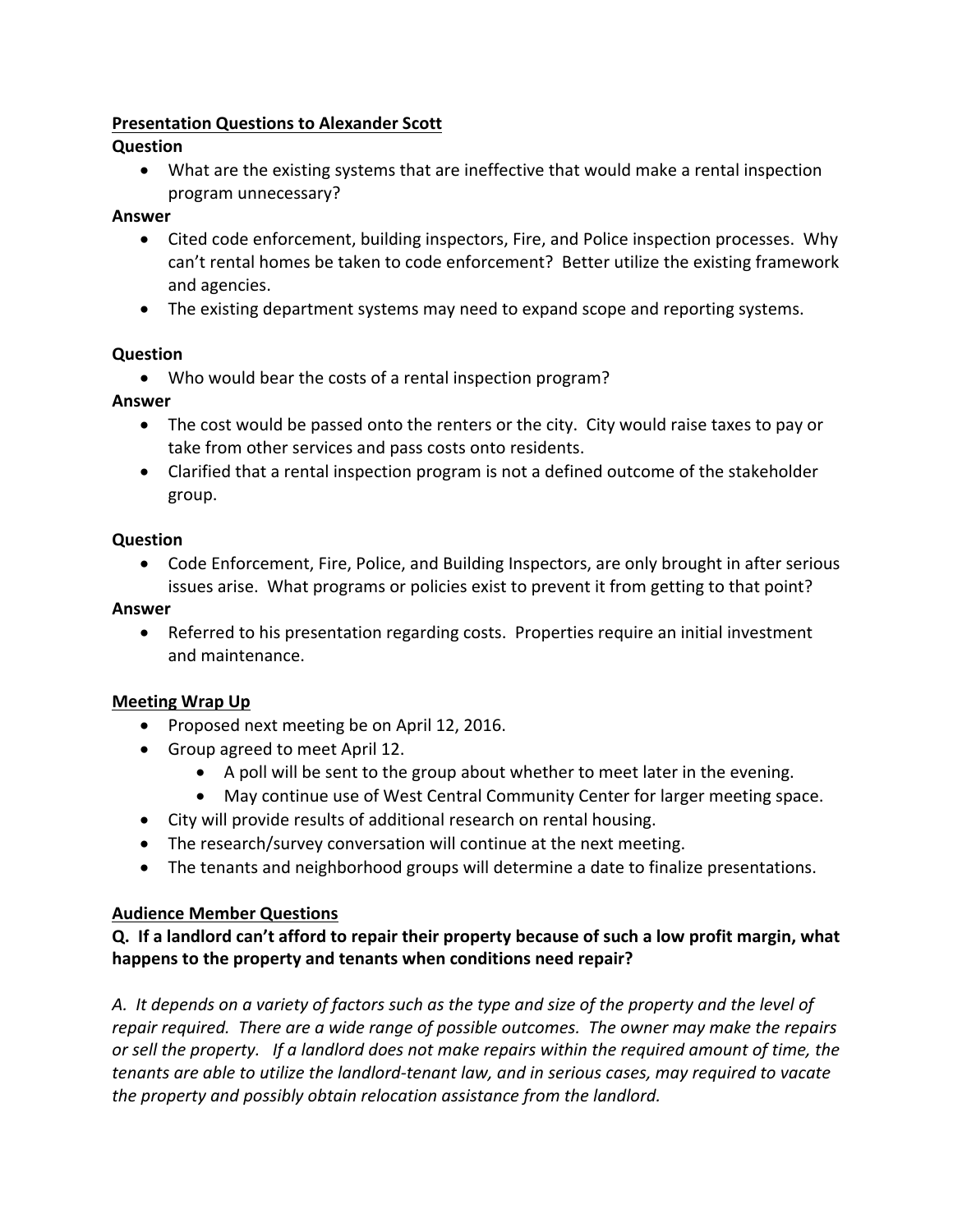## **Q. Please use some type of microphone system at future meetings so members of the audience can hear. Have time for gallery comments at the end of the meetings.**

*A. Because a larger turnout was expected for the March 22 meeting, it was determined to move the meeting to the West Central Community Center. A microphone will be provided for future meetings held at this site.*

*Regarding gallery comment: Please refer to the Project Scope document under the Public Safety Committee, Rental Housing Research Stakeholder Group at: https://my.spokanecity.org/neighborhoods/community‐assembly/subcommittees/ According to the Project Scope, General Meeting Attendees are allowed to observe meetings of citizen stakeholder discussions but may only participate in discussions or provide comments if they are recognized by a stakeholder.*

# **Q. What systems exist that make rental inspections unnecessary? How will landlords make tenants pay for inspections?**

*A. Since the Rental Housing Research Stakeholder Group convened, the group has heard from experts on issues related to the habitability of rental housing in the city. The stakeholders are currently identifying relevant issues. The group will then identify gaps in the ability of existing programs, policies, and ordinances to address the issues identified by the stakeholder group. Some individual stakeholders have voiced support or opposition to a rental inspection program during the process, however, the purpose of the stakeholder group is not to discuss whether or not to implement a rental inspection program, but to define the problems, if any, related to rental housing.* 

Q. Is there a process or place to report landlords? Is there any way to educate tenants re: **problem resolution? Example: I am working with a family in a rental (ie. Leaky pipes, leaky roof) with an unresponsive landlord. The family did not know they could write the landlord** and after 10 days, have repairs made and deduct the cost from the rent, or have the option of **breaking their lease. Do tenant groups provide this kind of information or help?**

*A. The Washington State Attorney General's Office provides a list of resources to assist both landlords and tenants. These resources are available at: http://www.atg.wa.gov/residential‐landlord‐tenant‐resources In addition, tenants may contact the Center for Justice or Northwest Fair Housing for assistance.*

**Q. Opinion. There are representatives of tenants, landlords, and neighborhoods here. Shouldn't these representatives be able to speak for their groups? Each representative should come to the meetings with the concerns that their group has. If they need to survey** their group, they can do so. What purpose would an overall survey serve? If you're going to **the expense of a survey, why have representatives?**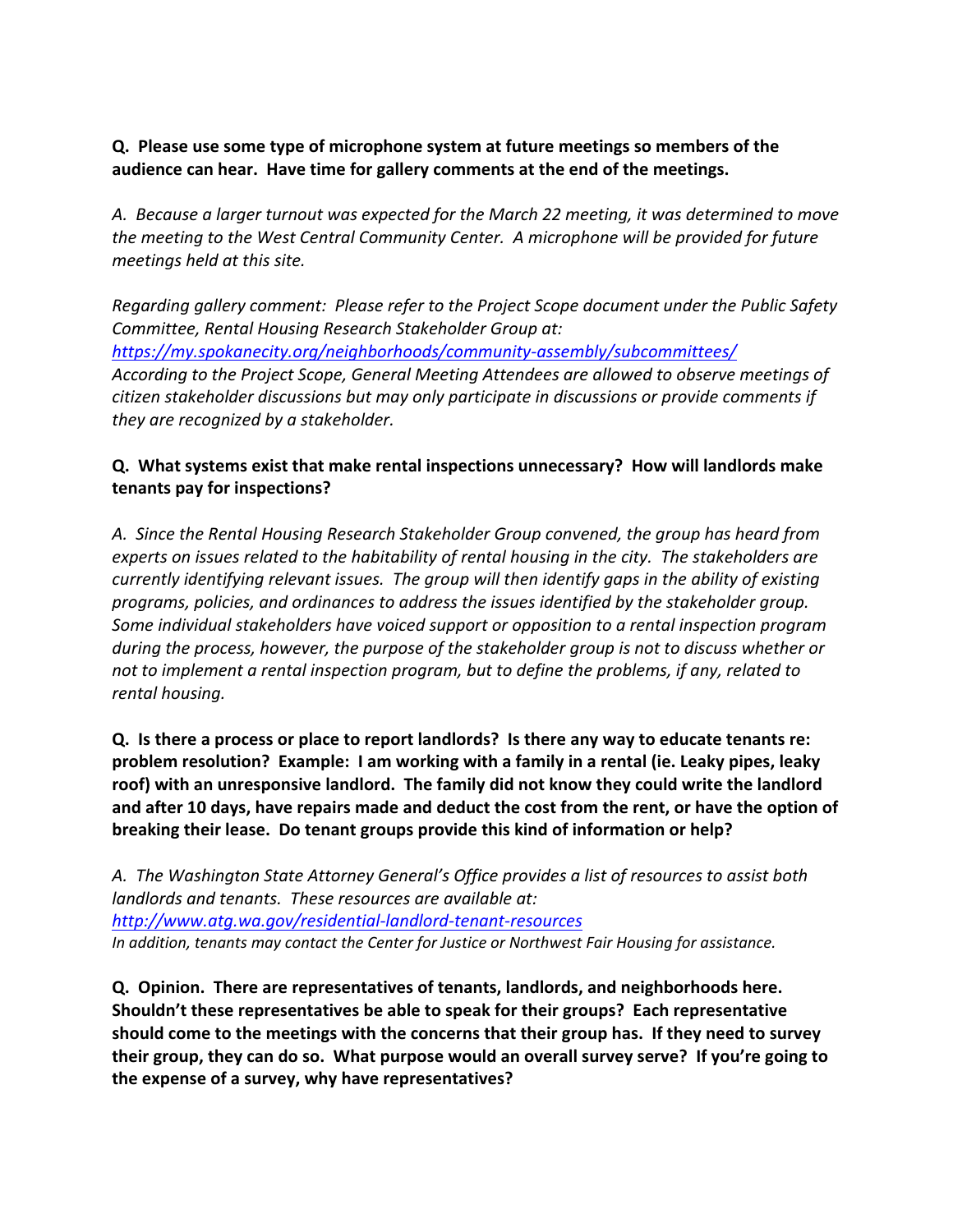*A. Each stakeholder has brought diverse opinions and perspectives to the process. Some stakeholders have expressed interest in a survey in order to give them a more accurate picture* of rental housing issues in Spokane. At this time, the group has not come to a consensus on *whether to conduct a survey or study, or what the form of a survey or study might have.*

## **Q. Is rental housing considered a business?**

*A. Under city law, property owners are not required to obtain a business license to rent a property. However, property owners may choose to form a corporation under state law for tax and liability purposes.*

# Q. I live in the county. One of property is in the county and one property is in the city. Although I pay taxes for the property in the city, I have no vote. I think this is considered **taxation without representation. Ideas?**

*A. The Rental Housing Research Stakeholder Group is a task assigned by the Community Assembly to the Public Safety Committee (which is a subcommittee of the Community Assembly) to identify issues, resources, and gaps associated with rental housing in Spokane. Any findings by the stakeholder group will be reported to the Community Assembly for informational purposes only.*

*The Community Assembly is comprised of representatives from individual neighborhood councils within the City of Spokane. Members of the Community Assembly and neighborhood councils are not elected officials, and do not have the authority to pass laws and ordinances, or levy taxes. As a property owner, you are free to participate in the neighborhood council in which your property is located.*

*For more information on the Community Assembly, please see: https://my.spokanecity.org/neighborhoods/community‐assembly/*

*The issue of nonresident property owners' lack of representation in City Council is beyond the scope of the Rental Housing Research Stakeholder Group.*

**Q. Regarding a survey: Science dictates what is statistically significant. What is the data on utilities paid by landlords or tenants? What percent of those in poverty were homeless and not living in rentals? Proposed a renter's guide website that is intuitive to allow them to identify their problem and find steps to fix the problem and lists additional options.** 

A. Utility data does not list whether utilities at a property are paid for by a landlord or tenant. *Since anyone associated with the property can set up utilities at the property (ie. Landlord, tenant, family member, manager, etc.) , it is impossible to gather accurate data.* 

*For data on homeless numbers in Spokane, please see the Spokane Regional Point‐in‐Time Count:*